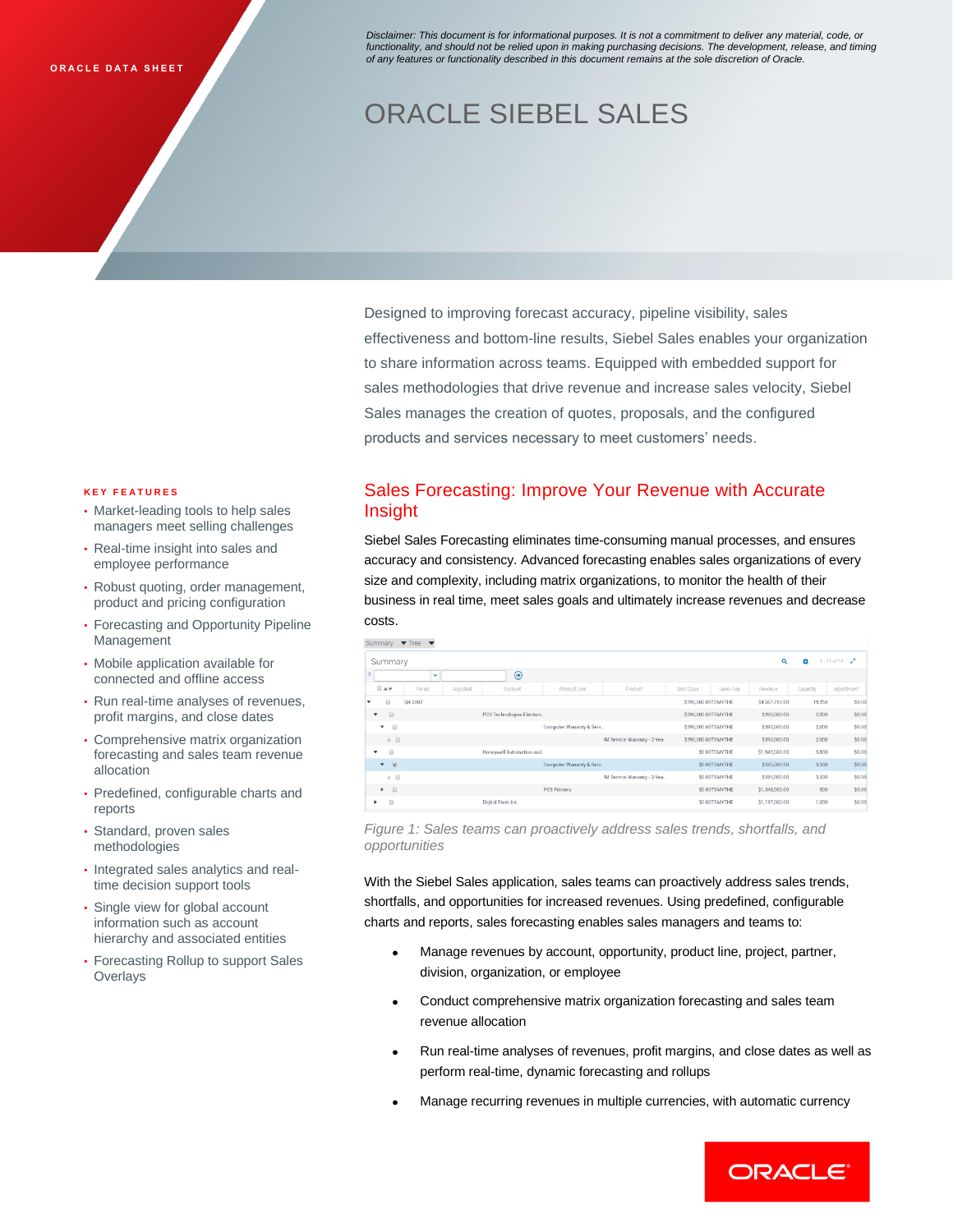conversion and localized units of measure

## Increase Sales Velocity and Alignment

Siebel Sales delivers market-leading tools to help your sales managers meet your selling challenges—improve pipeline visibility, sales effectiveness, and bottom-line results. Sales environments are increasingly complex and demanding. Customers shift priorities. Market dynamics change ever more rapidly. Your sales professionals are expected to know more, and do more. Siebel Sales includes opportunity, lead, and territory management, robust quoting, order management, and product configuration, sales forecasting and integration to Microsoft® applications. In addition, Siebel Sales comes equipped with built-in support for sales methodologies that drive revenue and increase sales velocity.

Your sales representatives who are on the move can also access Siebel Sales application using the mobile devices they use. Siebel Sales Mobile application can be used in connected as well as offline mode so that sales professionals always have access to the key information about their accounts and opportunities.



*Figure 2: Access sales information from anywhere using Siebel Sales Mobile*

# Complete View of Customers

Siebel Sales provides sales professionals with complete customer overviews at each stage of the sales process. Before contacting customers, salespeople can review customer information including products installed, key contacts, open opportunities, activities, service requests, quotes and orders, and specific sales team members assigned to customer accounts. This comprehensive information allows sales people to better manage their customer accounts and to plan each customer interaction more efficiently. With Siebel Sales, sales users can offer the right product to the right customer, identify cross-sell and up-sell opportunities, and expand their installed base. Sales professionals can also view complete hierarchy of accounts and associated entities for global accounts in one intuitive view.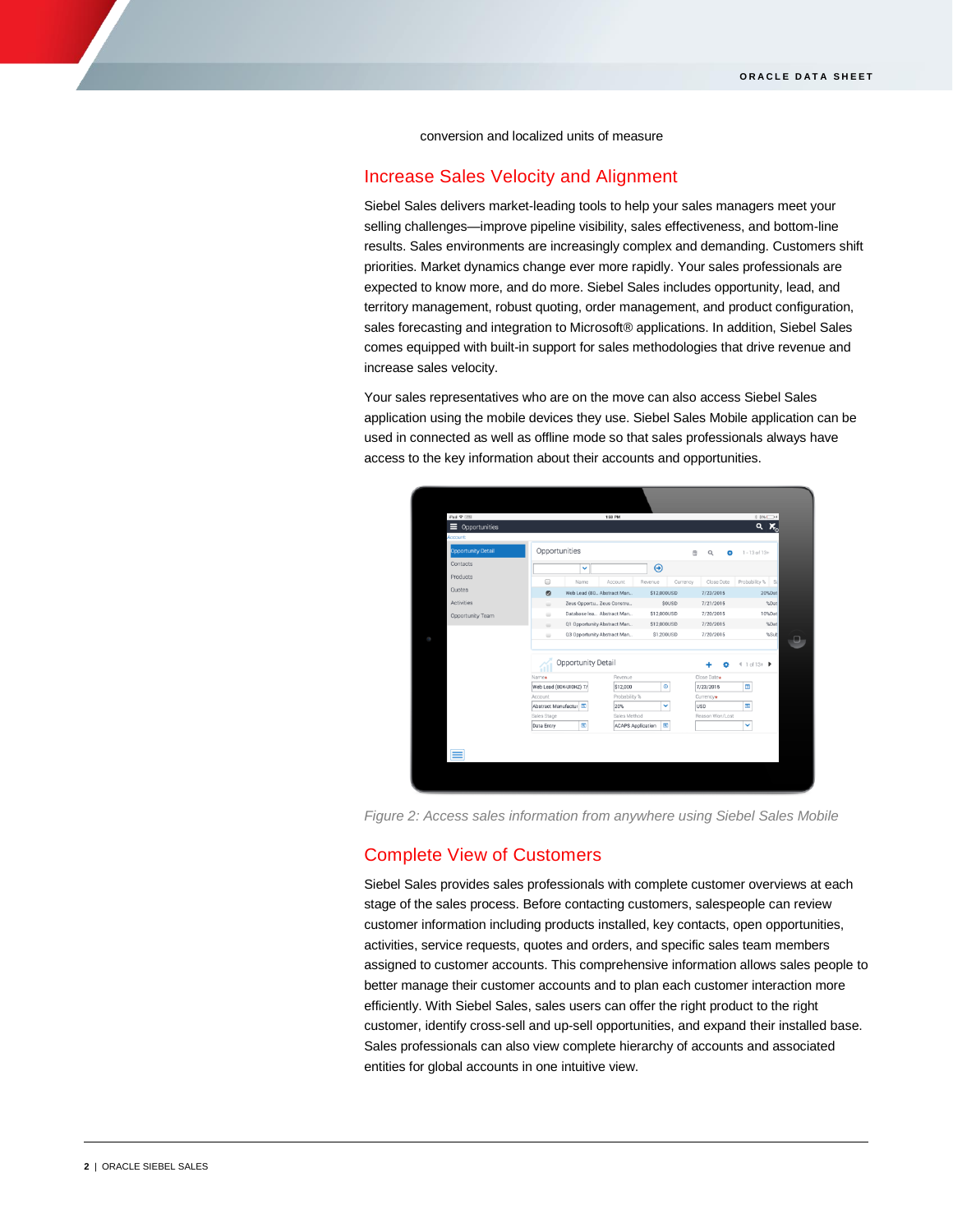#### **O R A C L E D A T A S H E E T**

### **SIEBEL SALES**

## **K E Y B E N E F I T S**

These are a few of the related products and services also available from Oracle:

- Built-in support for standard sales methodologies
- Account Planning and Sales Coaching tools
- Effective Lead and Contact Management
- Opportunity and Pipeline Management
- Comprehensive sales forecasting and sales team revenue allocation
- Support for forecasting in matrix organizations
- Desktop integration with Microsoft applications for effective collaboration and higher adoption

## **R E L A T E D P R O D U C T S**

These are a few of the related products and services also available from Oracle:

- Siebel Sales Analytics
- Siebel Partner Relationship Management
- Siebel Mobile Applications
- Siebel Marketing



*Figure 3: View all aspects of your customer through the Global Account Hierarchy*

# Pipeline Assessment: Review the Health of the Sales Pipeline



*Figure 3: Pipeline analysis assists sales users understand the how and when deals are closing*

Siebel's opportunity management capabilities allow sales reps and managers to review opportunities by sales stage, giving them the insight into how deals are closing. Through pipeline assessment, the sales organization has visibility into the breakdown of opportunities that exist at each stage of the sales cycle. Subtotals by sales stage can then compared against pre-defined pipeline targets, and a "Percent Pipeline Coverage" is calculated for each sales stage and graphically displayed so that areas of concern can be easily identified and addressed before waiting until the end of the sales cycle.

## Sales Methodologies: Follow consistent business processes

Sales methodologies provide a common, consistent framework for effective sales execution. Not only do they define the sales process, including sales stages, milestones, roles, etc., but they also provide methods for reviewing various aspects of a sale, assessment of the opportunity, determination of competitive positioning, and the relationships that have been established with key decision makers. Sales methodologies also provide a framework for determining deal-winning strategy. Siebel Sales incorporates several sales methodologies that provide innumerable benefits.